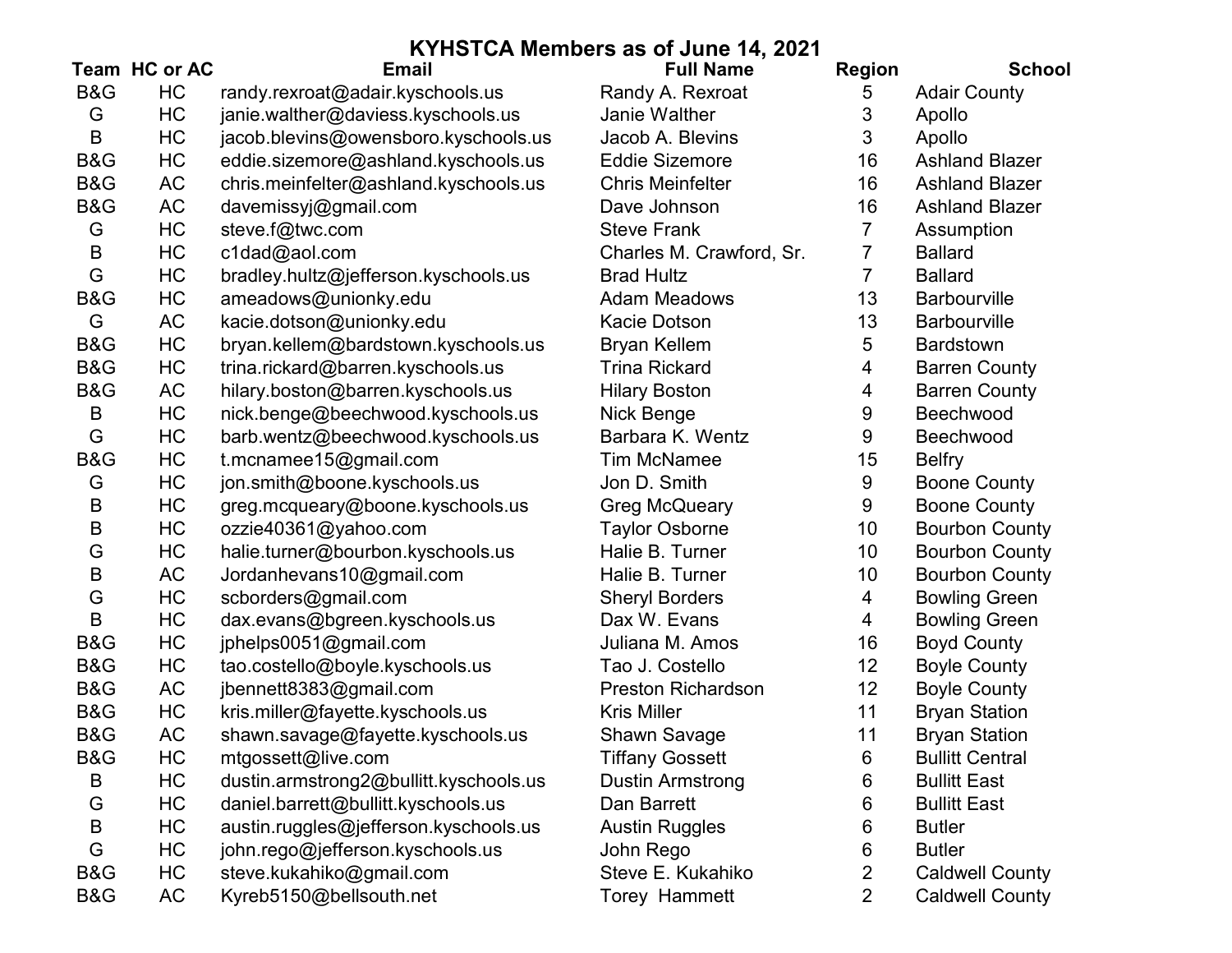|                | Team HC or AC | <b>Email</b>                           | <b>Full Name</b>           | <b>Region</b>  | <b>School</b>                       |
|----------------|---------------|----------------------------------------|----------------------------|----------------|-------------------------------------|
| B              | AC            | Wainer34@aol.com                       | <b>Wainer Brian</b>        | $\overline{2}$ | <b>Caldwell County</b>              |
| G              | AC            | jasonmitzi@bellsouth.net               | Jae Englebright            | $\overline{2}$ | <b>Caldwell County</b>              |
| G              | HC            | marca.dawn@campbell.kyschools.us       | Marca Dawn                 | 10             | <b>Campbell County</b>              |
| B              | HC            | jeremiah.sowards@campbell.kyschools.us | Jeremiah Sowards           | 10             | <b>Campbell County</b>              |
| G              | HC            | bradley.harris@cville.kyschools.us     | <b>Bradley Harris</b>      | 5              | Campbellsville                      |
| B              | HC            | tyler.hardy@cville.kyschools.us        | <b>Tyler Hardy</b>         | 5              | Campbellsville                      |
| B              | HC            | phillip.williams@casey.kyschools.us    | Phillip R. Williams        | 12             | <b>Casey County</b>                 |
| G              | HC            | marvettao@msn.com                      | <b>Marvetta Overstreet</b> | 12             | <b>Casey County</b>                 |
| G              | AC            | chatty.lee@casey.kyschools.us          | <b>Chatty Lee</b>          | 12             | <b>Casey County</b>                 |
| B              | AC            | bennie12@windstream.net                | <b>Bennie Patton</b>       | 12             | <b>Casey County</b>                 |
| <b>B&amp;G</b> | HC            | jody.bingham@jefferson.kyschools.us    | <b>Jody Bingham</b>        | 5              | <b>Central Hardin</b>               |
| B&G            | AC            | jeff.crady@hardin.kyschools.us         | <b>Jeff Crady</b>          | 5              | <b>Central Hardin</b>               |
| G              | HC            | centuriontennis@gmail.com              | Jessica L. Altman          |                | Christian Academy-Louisville        |
| B              | HC            | obryan@twc.com                         | John J. O'Bryan            |                | <b>Christian Academy-Louisville</b> |
| B              | HC            | garnyjr@gmail.com                      | <b>Casey Garnett</b>       | 9              | Conner                              |
| G              | HC.           | nathan.parr@boone.kyschools.us         | Nathan Parr                | 9              | Conner                              |
| G              | HC            | ggwaynegriffith@hotmail.com            | Wayne Griffith             | 9              | Cooper                              |
| B              | HC            | terry.trame@boone.kyschools.us         | <b>Terry Trame</b>         | 9              | Cooper                              |
| G              | HC            | chris.jones@americanfidelity.com       | <b>Chris Jones</b>         | 13             | Corbin                              |
| B              | AC            | Brad.harris@corbin.kyschools.us        | <b>Brad Harris</b>         | 13             | Corbin                              |
| B              | AC            | Mikecook173@gmail.com                  | <b>Michael Cook</b>        | 13             | Corbin                              |
| G              | AC            | Tara.jones@corbin.kyschools.us         | Tara Jones                 | 13             | Corbin                              |
| B              | HC            | chart25@bellsouth.net                  | <b>Curtiss Hart</b>        | 13             | Corbin                              |
| B              | HC            | ahertsenberg@covcath.org               | Al Hertsenberg             | 9              | <b>Covington Catholic</b>           |
| B              | AC            | Jaredhaught@gmail.com                  | Jared Haught               | 9              | <b>Covington Catholic</b>           |
| B              | AC            | thennies@amgen.com                     | <b>Tony Hennies</b>        | 9              | <b>Covington Catholic</b>           |
| B              | AC            | francisdinn@gmail.com                  | <b>Francis Dinn</b>        | 9              | <b>Covington Catholic</b>           |
| B&G            | HC            | stephanie.tewes@covingtonlatin.org     | <b>Stephanie Tewes</b>     | 9              | <b>Covington Latin</b>              |
| B&G            | HC            | vanessa.gray@cumberland.kyschools.us   | Vanessa J. Gray            | 4              | <b>Cumberland County</b>            |
| B&G            | HC            | brent.beauman@danville.kyschools.us    | <b>Brent Beauman</b>       | 12             | Danville                            |
| B              | HC            | staceyfowlerrice@hotmail.com           | <b>Stacey Rice</b>         | 6              | <b>DeSales</b>                      |
| Β              | HC            | kenneth.stovall@jefferson.kyschools.us | Ken J. Stovall, III        | 7              | <b>DuPont Manual</b>                |
| G              | HC            | kedicks@yahoo.com                      | <b>Kellee Dicks</b>        | 7              | <b>DuPont Manual</b>                |
| B&G            | AC            | tddyer_68@msn.com                      | <b>Tony Dyer</b>           | 16             | <b>East Carter</b>                  |
| B&G            | HC            | jeff.porter@carter.kyschools.us        | Jeffrey Porter             | 16             | <b>East Carter</b>                  |
| B&G            | HC            | nbay.cfsinvest@ukfcu.org               | Nathan Bay                 | 12             | East Jessamine                      |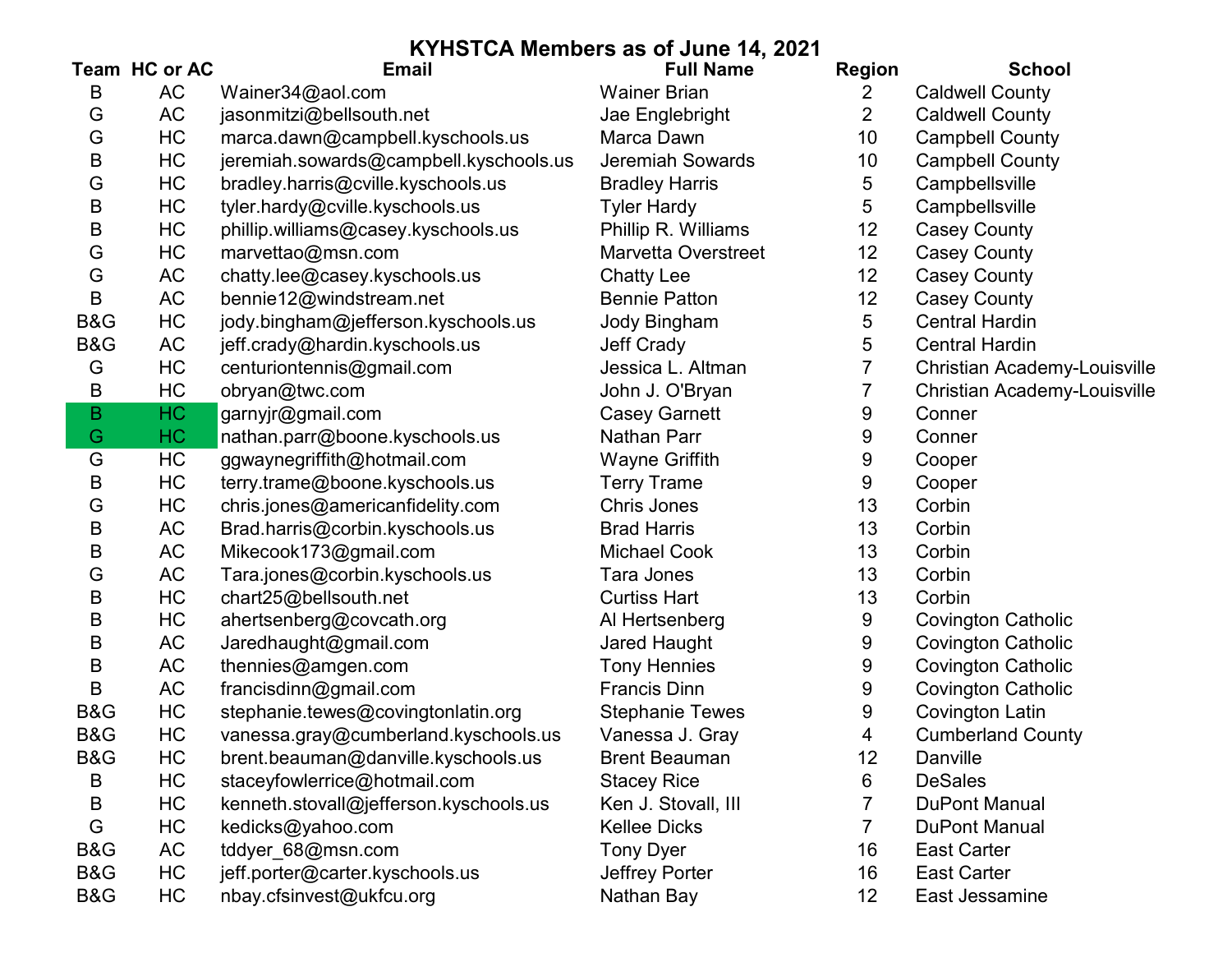|     | Team HC or AC | <b>Email</b>                         | <b>Full Name</b>        | <b>Region</b>  | <b>School</b>             |
|-----|---------------|--------------------------------------|-------------------------|----------------|---------------------------|
| B&G | <b>AC</b>     | Joe@northlime.net                    | Joe Ross                | 12             | East Jessamine            |
| B   | HC            | timothy.j.mccollum@gmail.com         | <b>Timothy McCollum</b> | 7              | Eastern                   |
| G   | HC            | susanccotton@gmail.com               | <b>Susan Cotton</b>     |                | Eastern                   |
| B&G | AC            | rickcotton2@gmail.com                | <b>Rick Cotton</b>      | 7              | Eastern                   |
| G   | HC            | karen.henson@etown.kyschools.us      | Karen Henson            | 5              | Elizabethtown             |
| B   | <b>AC</b>     | vkbarnes007@yahoo.com                | <b>Keith Barnes</b>     | 5              | Elizabethtown             |
| G   | <b>AC</b>     | aagarris@gmail.com                   | <b>Aileen Garris</b>    | 5              | Elizabethtown             |
| B   | HC            | roger.henson@etown.kyschools.us      | Roger Henson            | 5              | Elizabethtown             |
| B&G | HC            | brian.toda@eminence.kyschools.us     | <b>Brian Toda</b>       | 8              | Eminence                  |
| B&G | HC            | kristie.carrasquillo@dodea.edu       | Kristie Carrasquillo    | 5              | Fort Knox                 |
| G   | HC            | cindy.bramble@frankfort.kyschools.us | <b>Cindy Bramble</b>    | 11             | Frankfort                 |
| G   | <b>AC</b>     | bramblebass@gmail.com                | <b>Jeff Bramble</b>     | 11             | Frankfort                 |
| B   | HC            | singer.buchanan@ky.gov               | Singer Buchanan, Jr.    | 11             | Frankfort                 |
| B&G | HC            | jpwcreativedesign@gmail.com          | <b>Julie Williams</b>   | 11             | <b>Franklin County</b>    |
| B&G | HC            | roneydandk@gmail.com                 | <b>Kathy Roney</b>      | 11             | <b>Franklin County</b>    |
| B&G | HC            | evander.harris@fayette.kyschools.us  | <b>Evander Harris</b>   | 11             | <b>Frederick Douglass</b> |
| B&G | <b>AC</b>     | Iris.Isaacs@fayette.kyschools.us     | Iris Isaacs             | 11             | <b>Frederick Douglass</b> |
| G   | HC            | nicole.berry@glasgow.kyschools.us    | Nicole Berry            | 4              | Glasgow                   |
| B   | HC            | joe.downing@glasgow.kyschools.us     | Joe Downing             | 4              | Glasgow                   |
| B&G | HC            | eric.herrmann@grant.kyschools.us     | Eric A. Herrmann        | 8              | <b>Grant County</b>       |
| B   | HC            | charles.whitnell@graves.kyschools.us | <b>Chuck Whitnell</b>   |                | <b>Graves County</b>      |
| G   | HC            | emily.whitnell@graves.kyschools.us   | <b>Emily Whitnell</b>   |                | <b>Graves County</b>      |
| B&G | HC            | sherry.vincent@grayson.kyschools.us  | Sherry L. Vincent, Sr.  | 3              | <b>Grayson County</b>     |
| B&G | HC            | jessica.catron@scott.kyschools.us    | Jessica Catron          | 11             | <b>Great Crossing</b>     |
| B&G | HC            | tim.dethridge@warren.kyschools.us    | <b>Tim Dethridge</b>    | 4              | Greenwood                 |
| B&G | AC            | joseph.foust@warren.kyschools.us     | Joe Frost               | 4              | Greenwood                 |
| B&G | HC            | laura.szefi@hancock.kyschools.us     | Laura Szefi             | 3              | <b>Hancock County</b>     |
| B&G | AC            | abbie.riney@hancock.kyschools.us     | Abbie Riney             | 3              | <b>Hancock County</b>     |
| G   | AC            | jeff.durbin@domtar.com               | Jeff Durbin             | 3              | <b>Hancock County</b>     |
| G   | HC            | mary.caton@henderson.kyschools.us    | Mary Caton              | 2              | <b>Henderson County</b>   |
| B   | <b>AC</b>     | jimwilsonjr@gmail.com                | Jim Wilson              | 2              | <b>Henderson County</b>   |
| B   | HC            | nathanwwoolard@gmail.com             | Nathan Woolard          | $\overline{2}$ | <b>Henderson County</b>   |
| G   | HC            | playtennis@rocketmail.com            | <b>Christy Herring</b>  | 11             | <b>Henry Clay</b>         |
| B   | <b>AC</b>     | dmhard3@email.uky.edu                | David Hardesty          | 11             | <b>Henry Clay</b>         |
| G   | AC            | joe.ratliff@fayette.kyschools.us     | Joe Ratliff             | 11             | <b>Henry Clay</b>         |
| B   | HC            | jherring@qx.net                      | John Herring            | 11             | <b>Henry Clay</b>         |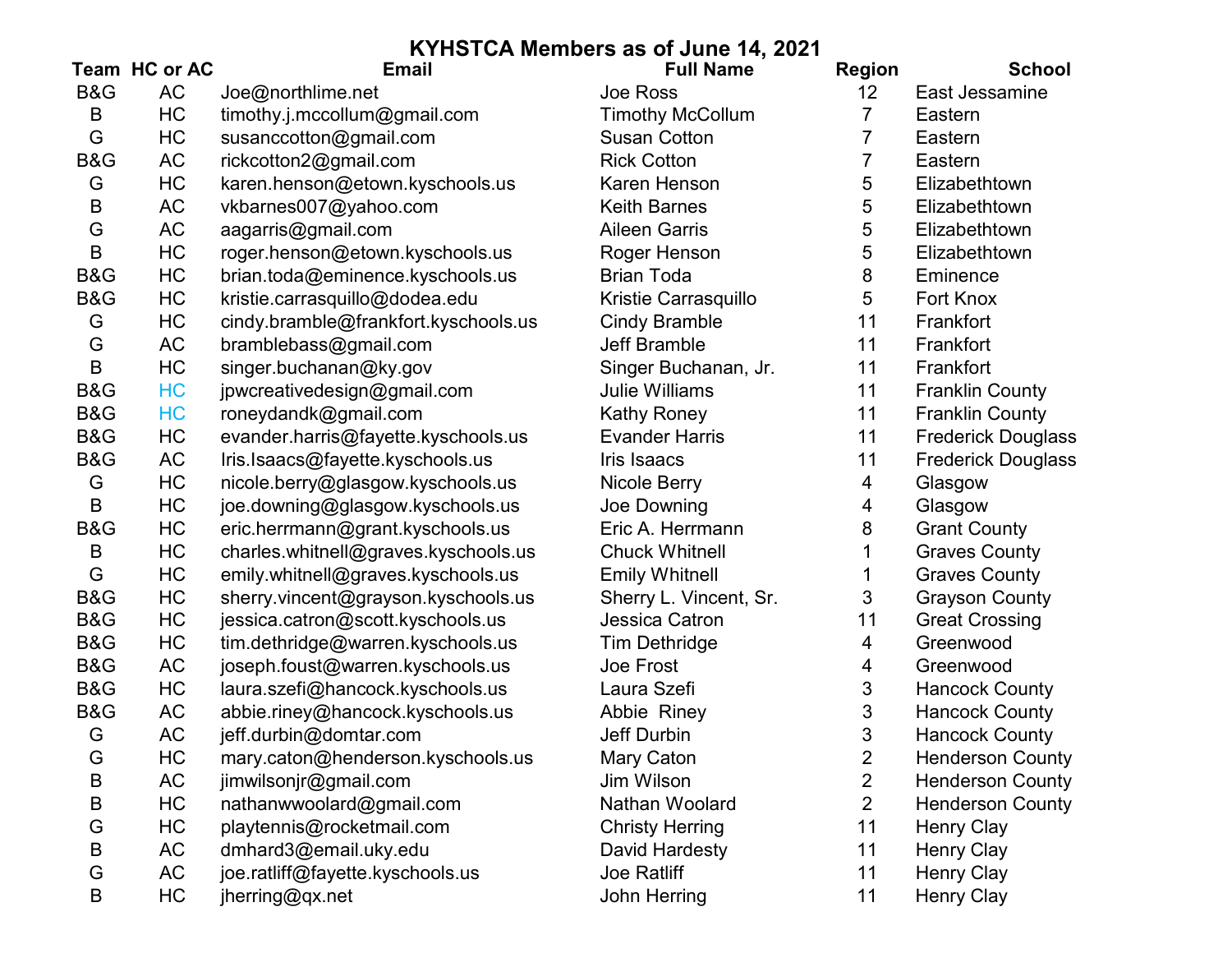| KYHSTCA Members as of June 14, 2021 |                |                                         |                        |                |                               |  |
|-------------------------------------|----------------|-----------------------------------------|------------------------|----------------|-------------------------------|--|
|                                     | Team HC or AC  | <b>Email</b>                            | <b>Full Name</b>       | <b>Region</b>  | <b>School</b>                 |  |
| B                                   | HC             | kristin.laskey@fortthomas.kyschools.us  | Kristin D. Laskey      | 9              | <b>Highlands</b>              |  |
| G                                   | HC             | jeffrey.schenk@fortthomas.kyschools.us  | Kevin M. Listerman     | 9              | Highlands                     |  |
| <b>B&amp;G</b>                      | H <sub>C</sub> | ralph@arlinghaus.com                    | <b>Ed Reynolds</b>     | 9              | <b>Holy Cross (Covington)</b> |  |
| B&G                                 | HC             | quinn5@twc.com                          | Jill Quinn             | $\overline{2}$ | <b>Hopkins County Central</b> |  |
| B&G                                 | HC             | will.myers@christian.kyschools.us       | Will Myers             | 2              | Hopkinsville                  |  |
| B&G                                 | <b>AC</b>      | Jason.b.powell29@gmail.com              | <b>Jason Powell</b>    | 2              | Hopkinsville                  |  |
| B&G                                 | HC             | glendale.zell@jefferson.kyschools.us    | Glendale Zell, II      | 6              | <b>Iroquois</b>               |  |
| B&G                                 | HC             | rodney.triplett@johnson.kyschools.us    | <b>Rodney Triplett</b> | 15             | <b>Johnson Central</b>        |  |
| B&G                                 | <b>AC</b>      | jared.fyffecaudill@johnson.kyschools.us | Jared Fyffecaudill     | 15             | <b>Johnson Central</b>        |  |
| B&G                                 | HC             | amy.fowler@kcd.org                      | Amy Fowler             | 7              | <b>Kentucky Country Day</b>   |  |
| G                                   | AC             | megan.pollitt@kcd.org                   | Megan Politt           | 7              | <b>Kentucky Country Day</b>   |  |
| B                                   | AC             | lisa.pepper@kcd.org                     | Lisa Pepper            | 7              | <b>Kentucky Country Day</b>   |  |
| B&G                                 | HC             | dbentley@tgtel.com                      | Doug Bentley           | 14             | <b>Knott County Central</b>   |  |
| G                                   | HC             | byron.wilson@fayette.kyschools.us       | Byron E. Wilson        | 11             | Lafayette                     |  |
| B                                   | HC             | chris.griffith@fayette.kyschools.us     | William C. Griffith    | 11             | Lafayette                     |  |
| B&G                                 | HC             | cindy.hay@lawrence.kyschools.us         | Cindy Hay              | 15             | <b>Lawrence County</b>        |  |
| G                                   | AC             | charles.perkins@lawrence.kyschools.us   | <b>Charles Perkins</b> | 15             | Lawrence County               |  |
| B                                   | AC             | joey.mcclanahan@lawrence.kyschools.us   | Joey McClanahan        | 15             | Lawrence County               |  |
| B&G                                 | HC             | karen.caudill@letcher.kyschools.us      | Karen Caudill          | 14             | <b>Letcher County Central</b> |  |
| B&G                                 | HC             | atramontin@lexingtoncatholic.com        | Ann Tramontin          | 11             | <b>Lexington Catholic</b>     |  |
| B&G                                 | <b>AC</b>      | mmekus@hotmail.com                      | Mackenzie Hariju       | 11             | Lexington Catholic            |  |
| B&G                                 | HC             | kmacy4@yahoo.com                        | Kyle R. Macy           | 11             | Lexington Christian           |  |
| B&G                                 | AC             | dave.messner@adcolorinc.com             | Dave Messner           | 11             | Lexington Christian           |  |
| B&G                                 | HC             | matt.taylor@erlanger.kyschools.us       | <b>Matt Taylor</b>     | 9              | <b>Lloyd Memorial</b>         |  |
| B&G                                 | HC             | luke.prince@madison.kyschools.us        | <b>Luke Prince</b>     | 11             | <b>Madison Central</b>        |  |
| B&G                                 | <b>AC</b>      | wprince17@gmail.com                     | <b>William Prince</b>  | 11             | <b>Madison Central</b>        |  |
| B&G                                 | HC             | matt.adams@madison.kyschools.us         | <b>Matthew Adams</b>   | 11             | <b>Madison Southern</b>       |  |
| B&G                                 | <b>AC</b>      | hechemy@hotmail.com                     | <b>Jeff Hechemy</b>    | 11             | <b>Madison Southern</b>       |  |
| G                                   | HC             | briannamariegipson@gmail.com            | <b>Brianna Gipson</b>  | $\overline{2}$ | Madisonville-North Hopkins    |  |
| B                                   | HC             | bryanfaz@me.com                         | Bryan Fazenbaker, II   | $\overline{2}$ | Madisonville-North Hopkins    |  |
| B&G                                 | HC             | doug.thomas@marion.kyschools.us         | Doug P. Thomas         | 5              | <b>Marion County</b>          |  |
| B&G                                 | HC             | deena.whirley@marshall.kyschools.us     | Deena Whirley          |                | <b>Marshall County</b>        |  |
| B&G                                 | <b>AC</b>      | chris.kerrick@marshall.kyschools.us     | <b>Chris Kerrick</b>   |                | <b>Marshall County</b>        |  |
| B&G                                 | HC             | andy.clarke@mason.kyschools.us          | <b>Andy Clarke</b>     | 10             | <b>Mason County</b>           |  |
| B&G                                 | AC             | cboone@comprehendinc.org                | Clay Boone             | 10             | <b>Mason County</b>           |  |
| B&G                                 | HC             | mitzi.guhy@mayfield.kyschools.us        | Mitzi L. Guhy          | 1              | Mayfield                      |  |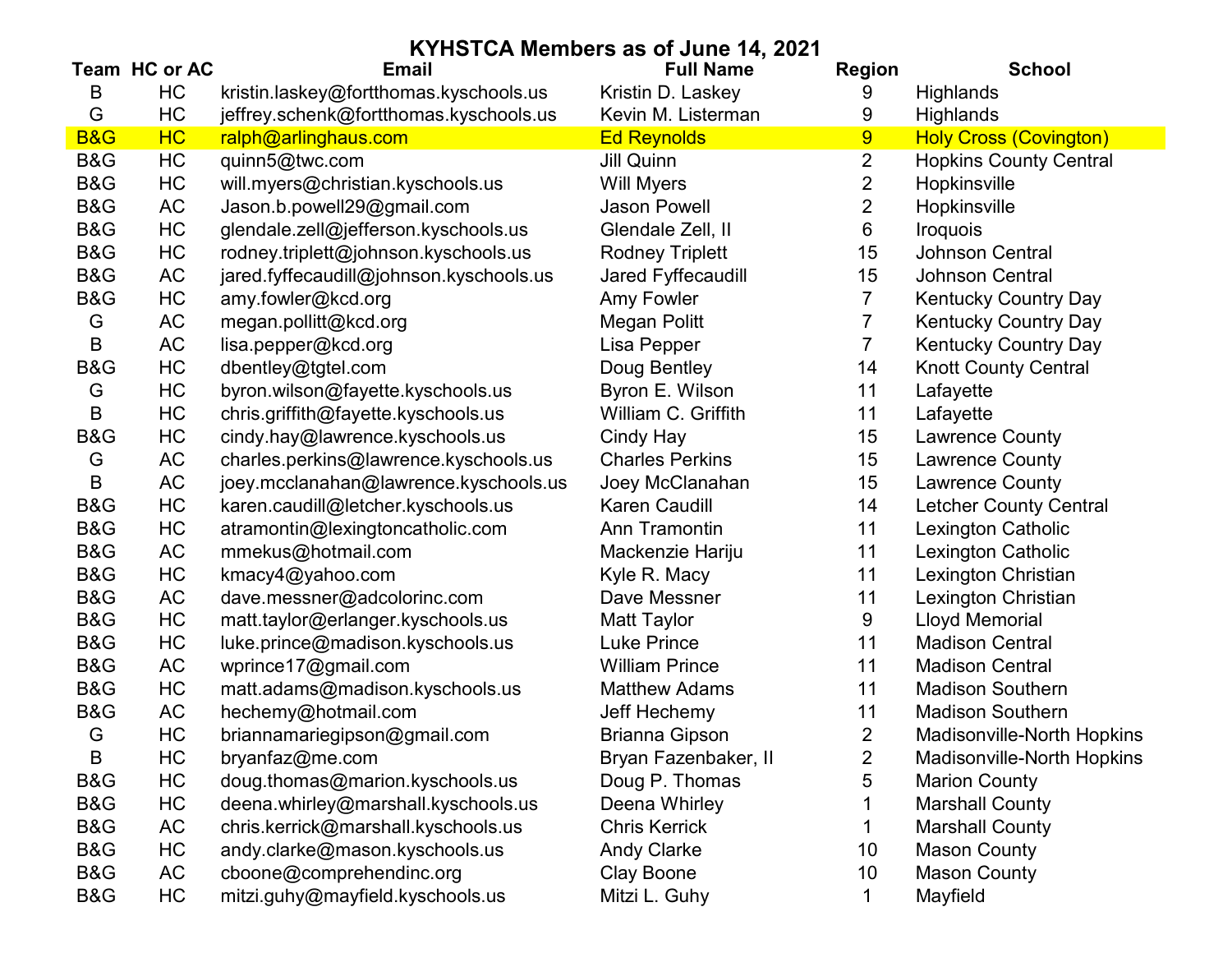|     | Team HC or AC | <b>Email</b>                            | <b>Full Name</b>         | <b>Region</b> | <b>School</b>                   |
|-----|---------------|-----------------------------------------|--------------------------|---------------|---------------------------------|
| G   | <b>AC</b>     | dlnull74@gmail.com                      | <b>Denny Null</b>        |               | Mayfield                        |
| B&G | HC            | larry.heflin@mccracken.kyschools.us     | Larry Heflin             |               | <b>McCracken County</b>         |
| B&G | <b>AC</b>     | andy.poore@mccracken.kyschools.us       | <b>Andy Poore</b>        |               | <b>McCracken County</b>         |
| B   | AC            | shannon.mungle@mccracken.kyschools.us   | Shannon Mungle           |               | <b>McCracken County</b>         |
| G   | <b>AC</b>     | jamie_ohara@hotmail.com                 | Jamie O'Hara             |               | <b>McCracken County</b>         |
| B&G | HC            | shawn.curtsinger@mercer.kyschools.us    | <b>Shawn Curtsinger</b>  | 12            | <b>Mercer County</b>            |
| B&G | <b>AC</b>     | Lisa.curtsinger@mercer.kyschools.us     | Lisa Curtsinger          | 12            | <b>Mercer County</b>            |
| G   | HC            | micaem@aol.com                          | <b>Emily Barnett</b>     | 6             | Mercy                           |
| G   | <b>AC</b>     | srice@talktennis.org.                   | <b>Stacey Rice</b>       | 6             | Mercy                           |
| B&G | HC            | melanie.smith@eku.edu                   | <b>Melanie Smith</b>     | 11            | Model                           |
| B   | HC            | matthew.sheffield@monroe.kyschools.us   | Matthew L. Sheffield     | 4             | <b>Monroe County</b>            |
| G   | HC            | erica.blevins@ky.gov                    | <b>Erica Blevins</b>     | 4             | <b>Monroe County</b>            |
| B   | HC            | rchowell@mail.usf.edu                   | <b>Clark Howell</b>      | 10            | <b>Montgomery County</b>        |
| G   | HC            | laura.caudill@montgomery.kyschools.us   | Laura A. Caudill         | 10            | <b>Montgomery County</b>        |
| G   | AC            | daniel.diedrich@montgomery.kyschools.us | Daniel Diedrich          | 10            | <b>Montgomery County</b>        |
| G   | HC            | hope.phipps@morgan.kyschools.us         | <b>Hope Phipps</b>       | 16            | Morgan County                   |
| B   | AC            | james.bryant@morgan.kyschools.us        | James Bryant             | 16            | <b>Morgan County</b>            |
| G   | <b>AC</b>     | hbelam@icloud.com                       | Howard Elam Jr.          | 16            | <b>Morgan County</b>            |
| B   | HC            | addison.whitt@morgan.kyschools.us       | <b>Addison Whitt</b>     | 16            | <b>Morgan County</b>            |
| B&G | HC            | renea.boggess@muhlenberg.kyschools.us   | Renea Boggess            | 3             | <b>Muhlenberg County</b>        |
| B&G | <b>AC</b>     | beau_Sparks@bellsouth.net               | <b>Beau Sparks</b>       | 3             | <b>Muhlenberg County</b>        |
| B&G | HC            | denise.whitaker@murray.kyschools.us     | Denise Whitaker          |               | Murray                          |
| B&G | HC            | markwhitaker42071@gmail.com             | <b>Mark Whitaker</b>     |               | <b>Murray</b>                   |
| B&G | HC            | dylan.beasley@nelson.kyschools.us       | <b>Dylan Beasley</b>     | 5             | <b>Nelson County</b>            |
| B&G | AC            | alex.spalding@nelson.kyschools.us       | <b>Alex Spalding</b>     | 5             | <b>Nelson County</b>            |
| B   | <b>AC</b>     | jacob.burdette@nelson.kyschools.us      | Jacob Burdette           | 5             | <b>Nelson County</b>            |
| G   | AC            | chipper1200@yahoo.com                   | Chip Beasley             | 5             | <b>Nelson County</b>            |
| B&G | HC            | ggreene@strategicadvisersllc.com        | Greg J. Greene           | 9             | <b>Newport Central Catholic</b> |
| B&G | <b>AC</b>     | kendal5656@gmail.com                    | Kendall Johnson          | 9             | <b>Newport Central Catholic</b> |
| Β   | HC            | dan.duncan@hardin.kyschools.us          | Dan Duncan               | 5             | North Hardin                    |
| G   | HC            | gailclark50@hotmail.com                 | <b>Gail Clark</b>        | 5             | North Hardin                    |
| B&G | HC            | todd.arterburn@oldham.kyschools.us      | Todd C. Arterburn        | 8             | North Oldham                    |
| B   | AC            | Bradleymasters@msn.com                  | <b>Brad Masters</b>      | 8             | North Oldham                    |
| Β   | AC            | Bmshallcross@gmail.com                  | <b>Morgan Shallcross</b> | 8             | North Oldham                    |
| G   | <b>AC</b>     | Martina.wilkins@oldham.kyschools.us     | <b>Marti Wilkins</b>     | 8             | North Oldham                    |
| G   | AC            | Beavinclan@gmail.com                    | <b>Mike Beavin</b>       | 8             | North Oldham                    |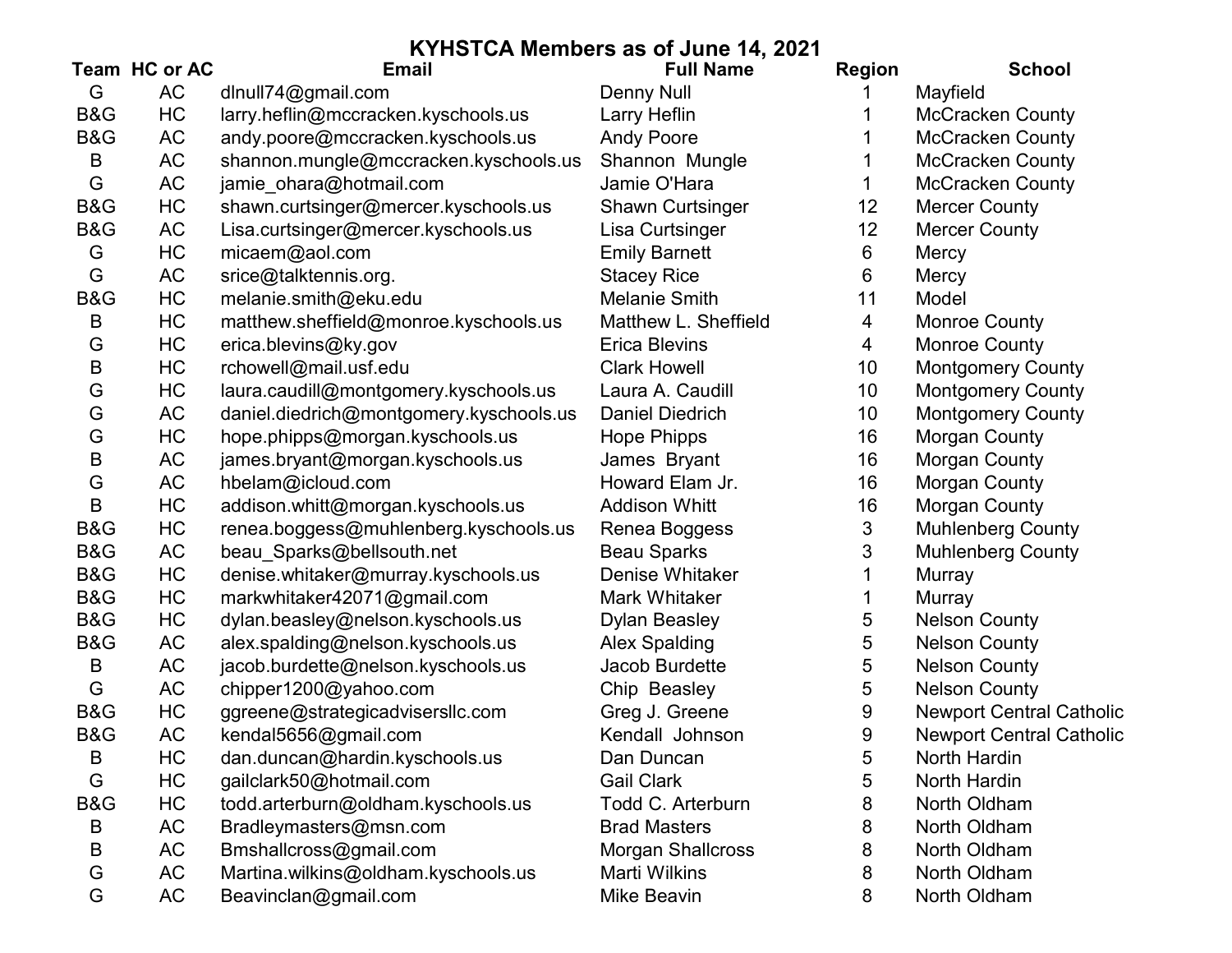|                | Team HC or AC | <b>Email</b>                           | <b>Full Name</b>            | <b>Region</b>   | <b>School</b>             |
|----------------|---------------|----------------------------------------|-----------------------------|-----------------|---------------------------|
| G              | HC            | maynardl@ndapandas.org                 | Lyndsey M. Maynard          | 9               | <b>Notre Dame</b>         |
| B&G            | HC            | kimjklein@hotmail.com                  | Kim Klein                   | 8               | <b>Oldham County</b>      |
| G              | <b>AC</b>     | erich.kline@oldham.kyschool.us         | <b>Erich Cline</b>          | 8               | <b>Oldham County</b>      |
| B&G            | AC            | Sarah.scheetz@lge-ku.com               | Sarah Scheetz               | 8               | <b>Oldham County</b>      |
| G              | HC            | jennifer.settle@owensboro.kyschools.us | Jennifer M. Settle          | 3               | Owensboro                 |
| B              | HC            | cody.russelburg@owensboro.kyschools.us | <b>Cody Russelburg</b>      | 3               | Owensboro                 |
| <b>B&amp;G</b> | HC            | noelclayton@roadrunner.com             | <b>Noel Clayton</b>         | 3               | <b>Owensboro Catholic</b> |
| B              | AC            | Jonathon.kamuf@gmail.com               | Jonathon Kamuf              | 3               | <b>Owensboro Catholic</b> |
| B              | <b>AC</b>     | j.boarman@hotmail.com                  | John Boarman                | 3               | <b>Owensboro Catholic</b> |
| G              | AC            | sarah.brown510@topper.wku.edu          | Sarah Brown                 | 3               | <b>Owensboro Catholic</b> |
| G              | <b>AC</b>     | gdurham@nextind.com                    | Guy Durham                  | 3               | Owensboro Catholic        |
| <b>B&amp;G</b> | HC            | will.mcclellen@paris.kyschools.us      | Will McClellen              | 10              | Paris                     |
| B&G            | HC            | kelly.hack@paducah.kyschools.us        | <b>Kelly Hack</b>           |                 | Paducah Tilghman          |
| B&G            | AC            | jangodwin@comcast.net                  | Jan Godwin                  |                 | Paducah Tilghman          |
| B&G            | AC            | ethan_rowton92@yahoo.com               | <b>Ethan Rowton</b>         |                 | Paducah Tilghman          |
| B&G            | <b>AC</b>     | amy.crowe@paducah.kyschools.us         | Amy Crowe                   |                 | Paducah Tilghman          |
| B&G            | HC            | lgfeltner47@icloud.com                 | Lisa G. Feltner, Sr.        | 10              | <b>Pendleton County</b>   |
| B&G            | <b>AC</b>     | bridget.magee@pendleton.kyschools.us   | <b>Bridget Magee</b>        | 10              | <b>Pendleton County</b>   |
| B&G            | HC            | jordan.johnson@pikeville.kyschools.us  | Jordan S. Johnson           | 15              | Pikeville                 |
| B&G            | <b>AC</b>     | victor.allara@gmail.com                | <b>Victor Allara</b>        | 15              | Pikeville                 |
| <b>B&amp;G</b> | AC            | John.Gallio@pikeville.kyschools.us     | John Gallio                 | 15              | <b>Pikeville</b>          |
| B&G            | HC            | lasteen69@gmail.com                    | Lisa Steen                  | $\overline{7}$  | <b>Portland Christian</b> |
| B&G            | AC            | gary.mounce@portlandchristian.org      | <b>Gary Mounce</b>          | 7               | <b>Portland Christian</b> |
| B&G            | AC            | chuck.haddaway@portlandchristian.org   | Chuck Haddaway              | 7               | <b>Portland Christian</b> |
| B&G            | HC            | chris.adkisson@pulaski.kyschools.us    | <b>Christopher Adkisson</b> | 12              | <b>Pulaski County</b>     |
| B&G            | AC            | alfiecheng@hotmail.com                 | Alfie Cheng                 | 12 <sub>2</sub> | <b>Pulaski County</b>     |
| B&G            | <b>AC</b>     | danielle.fenison@gmail.com             | Danielle Fenison            | 12              | <b>Pulaski County</b>     |
| G              | HC            | tammy.collins@rowan.kyschools.us       | <b>Tammy Collins</b>        | 16              | <b>Rowan County</b>       |
| B              | HC            | mark.kidd@rowan.kyschools.us           | Mark Kidd                   | 16              | <b>Rowan County</b>       |
| G              | HC            | larra.ferguson@gmail.com               | Larra K. Ferguson           | 16              | Russell                   |
| B              | HC            | whitesemb@roadrunner.com               | Evan White                  | 16              | <b>Russell</b>            |
| B&G            | HC            | steven.kinder@russell.kyschools.us     | Steven R. Kinder            | 4               | <b>Russell County</b>     |
| <b>B&amp;G</b> | HC            | will.carter@russellville.kyschools.us  | <b>Will Carter</b>          | 4               | Russellville              |
| B              | HC            | kenchevy38@gmail.com                   | Ken G. Chevalier            | 9               | Ryle                      |
| G              | НC            | stephen.collins@boone.kyschools.us     | <b>Stephen Collins</b>      | 9               | Ryle                      |
| B&G            | AC            | toddclements4@gmail.com                | <b>Todd Clements</b>        | 9               | Ryle                      |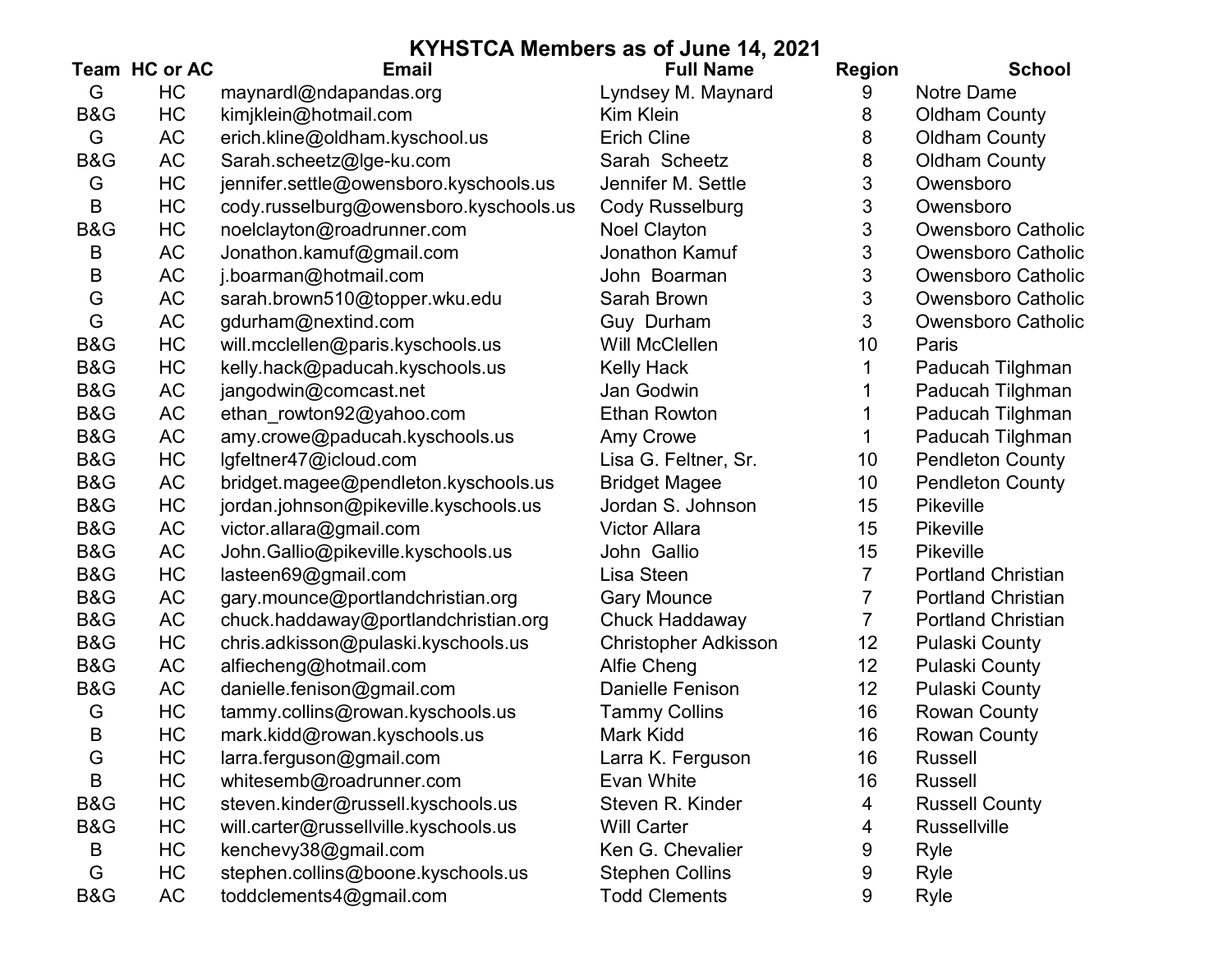|                | Team HC or AC | <b>Email</b>                            | <b>Full Name</b>           | <b>Region</b>  | <b>School</b>       |
|----------------|---------------|-----------------------------------------|----------------------------|----------------|---------------------|
| G              | HC            | collinswk@hotmail.com                   | <b>Whitney Thompson</b>    | 7              | <b>Sacred Heart</b> |
| G              | <b>AC</b>     | kcollins@billcollinsford.com            | <b>Kevin Collins</b>       | 7              | <b>Sacred Heart</b> |
| G              | <b>AC</b>     | robbielisa121@gmail.com                 | <b>Robbie Summers</b>      | 7              | <b>Sacred Heart</b> |
| B&G            | HC            | person_42276@yahoo.com                  | <b>Charles E. Matthews</b> | 11             | Sayre               |
| B&G            | AC            | charleswhitnell1994@icloud.com          | <b>Trey Whitnell</b>       | 11             | Sayre               |
| B&G            | <b>AC</b>     | schuck22@yahoo.com                      | Jeff Schuck                | 11             | Sayre               |
| <b>B&amp;G</b> | HC            | zanrexroat@gmail.com                    | Zan Rexroat                | 11             | <b>Scott County</b> |
| G              | <b>AC</b>     | kenda.moore@yahoo.com                   | Kenda Moore                | 11             | <b>Scott County</b> |
| G              | <b>AC</b>     | boris zakic@georgetowncollege.edu       | <b>Boris Zakic</b>         | 11             | <b>Scott County</b> |
| G              | HC            | derek.chow@kenton.kyschools.us          | <b>Derek Chow</b>          | 10             | Scott               |
| B              | HC            | ryan.henry@kenton.kyschools.us          | Ryan M. Henry              | 10             | <b>Scott</b>        |
| B&G            | HC            | nathan.gilbert@kenton.kyschools.us      | Nathan D. Gilbert          | 8              | <b>Simon Kenton</b> |
| B&G            | AC            | yin.chen@kenton.kyschools.us            | Tommy Chen                 | 8              | <b>Simon Kenton</b> |
| <b>B&amp;G</b> | <b>AC</b>     | nataliejane.hahn@gmail.com              | Natalie Hahn               | 8              | <b>Simon Kenton</b> |
| B&G            | AC            | mieko.hampton@yahoo.com                 | <b>Mieko Harris</b>        | 8              | Simon Kenton        |
| B&G            | <b>AC</b>     | kbach95@yahoo.com                       | <b>Kristen Bach</b>        | 8              | <b>Simon Kenton</b> |
| B&G            | <b>AC</b>     | stephaniesaner25@gmail.com              | <b>Stephanie Saner</b>     | 8              | <b>Simon Kenton</b> |
| B&G            | <b>AC</b>     | dbrown5606@yahoo.com                    | Darryl Brown               | 8              | Simon Kenton        |
| B&G            | HC            | jason.ruble@somerset.kyschools.us       | Jason Ruble                | 12             | Somerset            |
| B&G            | AC            | Cody.harris@somerset.kyschools.us       | <b>Cody Harris</b>         | 12             | Somerset            |
| B              | HC            | woodmcgraw@aol.com                      | Wood Mcgraw                | 8              | South Oldham        |
| G              | HC            | jennykellams@hotmail.com                | Jennifer L. Kellams        | 8              | South Oldham        |
| B              | AC            | rmount@humana.com                       | <b>Rick Mount</b>          | 8              | South Oldham        |
| B&G            | HC            | chad.young@warren.kyschools.us          | <b>Chad Young</b>          | 4              | South Warren        |
| <b>B&amp;G</b> | HC            | michael.gossett2@jefferson.kyschools.us | Michael D. Gossett         | 6              | Southern            |
| B&G            | HC            | toby.durham2@pulaski.kyschools.us       | <b>Toby Durham</b>         | 12             | Southwestern        |
| B&G            | AC            | camphalfpint@yahoo.com                  | <b>Brian Campbell</b>      | 12             | Southwestern        |
| G              | HC            | ebrennan@shdhs.org                      | Elizabeth Hasken           | 9              | St. Henry District  |
| B              | HC            | kl942@yahoo.com                         | Evan Middendorf            | 9              | St. Henry District  |
| B              | HC            | noll.steve@gmail.com                    | Evan Middendorf            | 9              | St. Henry District  |
| B&G            | HC            | penny.hunter@smss.org                   | Penny Hunter               | 1              | St. Mary            |
| B&G            | НC            | bkalb@stpatschool.com                   | Bettsy H. Kalb             | 10             | St. Patrick         |
| B&G            | AC            | tennisplayer_1962@yahoo.com             | Kent Kalb                  | 10             | St. Patrick         |
| B              | HC            | gildowns@bellsouth.net                  | <b>Gil Downs</b>           | $\overline{7}$ | St. Xavier          |
| B&G            | НC            | Sarah.waterman@fayette.kyschools.us     | Sarah Waterman             | 11             | <b>Tates Creek</b>  |
| B&G            | AC            | Matt.olsen@fayette.kyschools.us         | Matt Olsen                 | 11             | <b>Tates Creek</b>  |